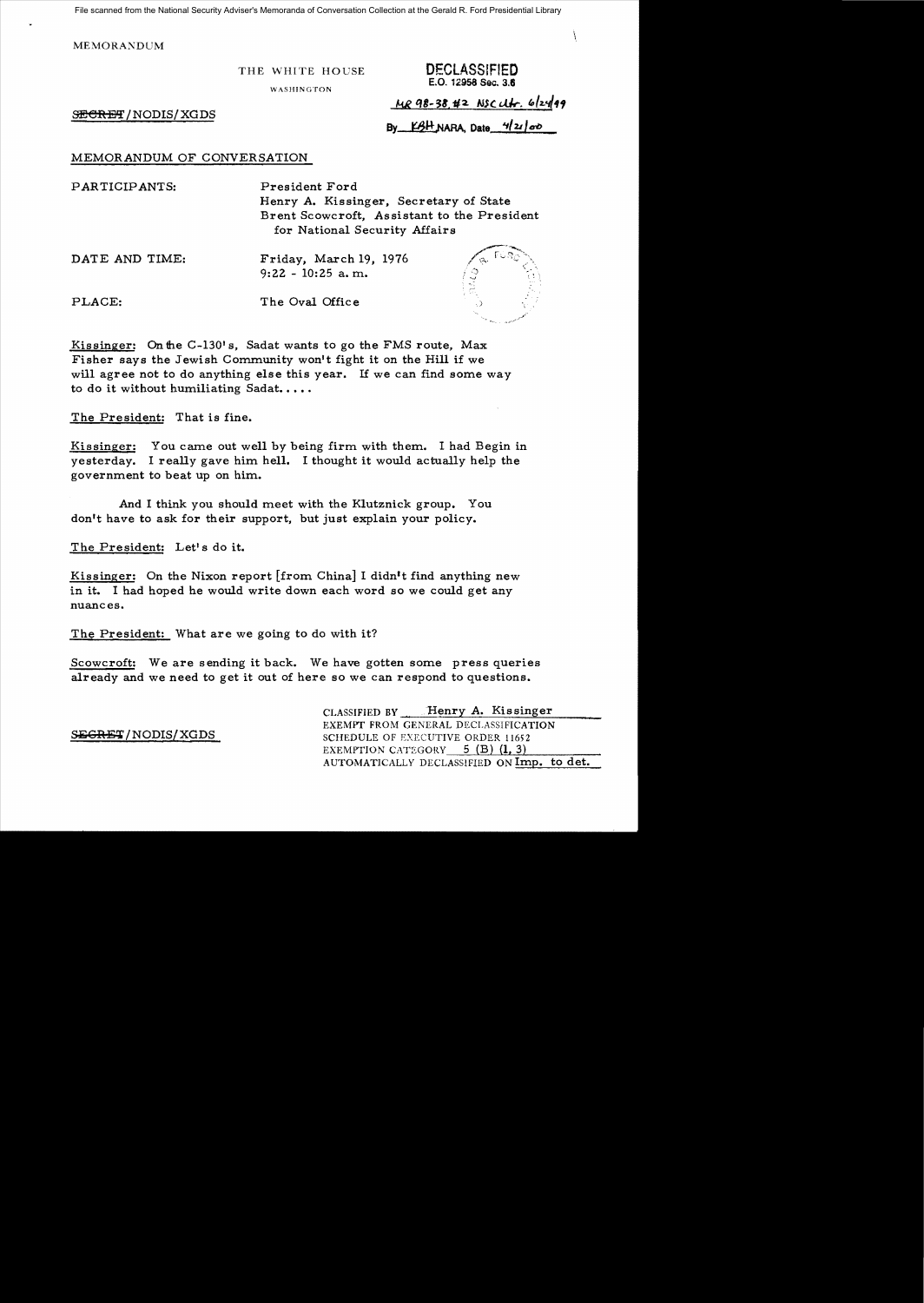Kissinger: We could say it was a very interesting and useful report.

I am worried about the Soviet approach. If we piss on everything, we will lost the whole policy. If they think you are no better than anyone else they can do a lot to harrass you. I think we should look for ways to reimpose our commitment to detente. We must show them Angola was unacceptable, but in retrospect I think the public postponement of the joint commissions was a mistake. Don's approach yesterday was nonsense.

The President: It didn't make sense.

Kissinger: I am assuming that even if you don't want an agreement you don't want to break off the talks.

The President: I would prefer an agreement, because I think that is in the national interest.

Kissinger: One way to go would be to improve our last proposal, or pick out some of the more attractive aspects of the Soviet January proposal. Or to put together the best proposal we can, based on our old options, with reductions, but make it a final proposal not subject to negotiation.

The President: I like that approach. Especially I think reductions are very attractive. What is our timing?

Kissinger: I think we should do it in a leisurely way. After the meeting next Wednesday, you could say you want to think about it some more, until after the Wisconsin primary maybe. Then get them in and give them instructions to improve the last offer and also to look at Option II again. I don't think you can let the process run free like the last time. I think you are in better shape now because in January the chiefs were positioning themselves against a Jackson victory or against the Chairman of the Senate Armed Servic es Committee.

The President: Is there an advantage in offering alternates - - like extending the dates on the latest one and give them a modification on our earlier one?

Kissinger: I wouldn't give them two. On the reduction proposal I would do it as a more or less final offer. If we use the latest one, I would just change the date to 1983.

## SEGRET/NODIS/XGDS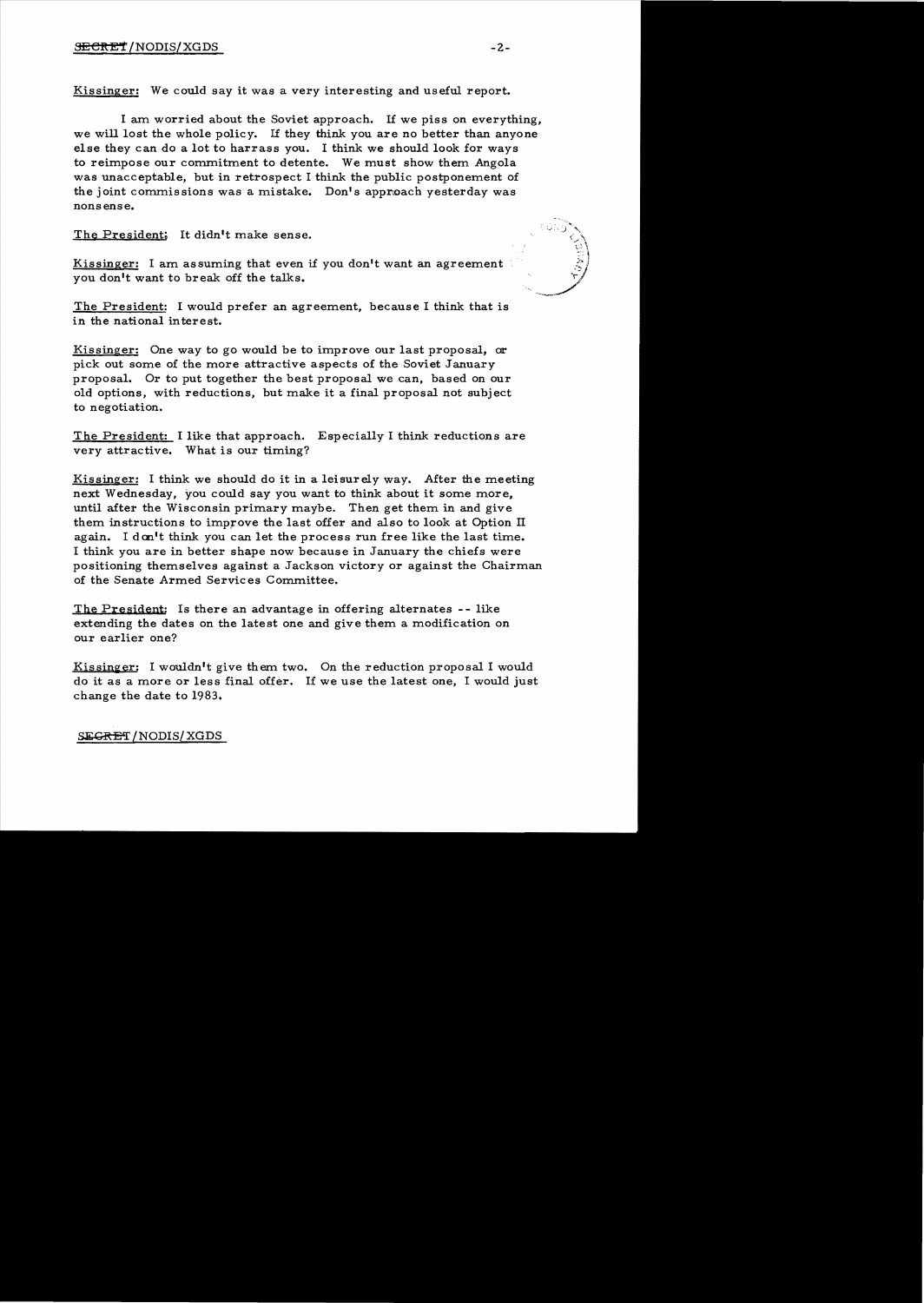## $SEGRET/NODIS/XGDS$   $-3-$

The President: Brent, will you write down these options over the weekend so I can study them.

Kissinger: But I wouldn't be that specific next Wednesday. I wouldn't go further than to say you want to work for an agreement but you want to think more about how to go about it.

[There is some discussion of speeches and the political situation, and about Connally and the Secretary's Dallas speech.]



SEGRET/NODIS/XGDS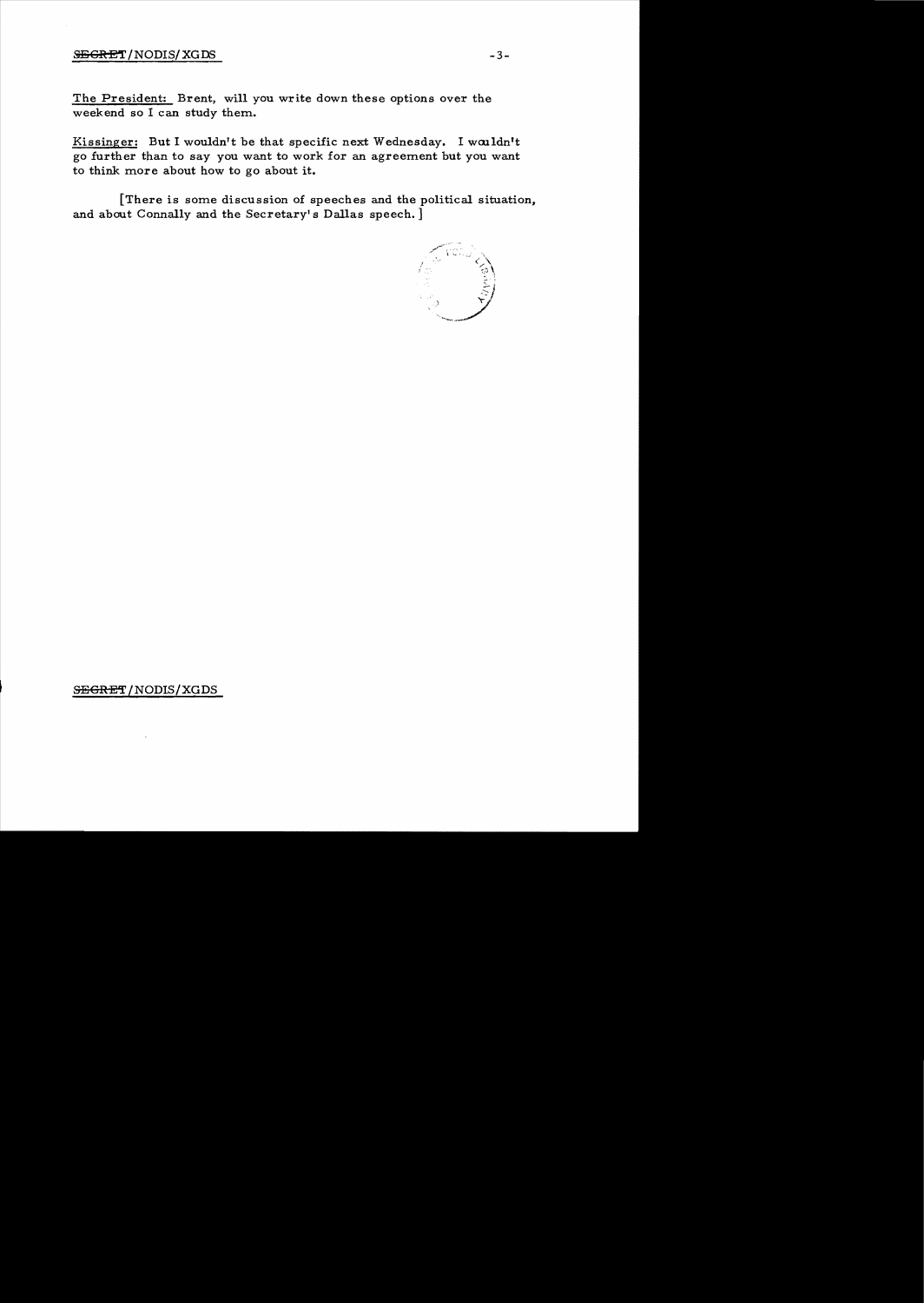ant Carter sport.  $P/k$ 19 Mai 76

**VISCONS** 

K Ourc (30's, Sadat crownter C FMS, Fisher rape Jeans won't perit it on - Hill if we will agree with de anything else this year. If we can find pour un to de it us/o humulation sadat! P That is fine<br>K Jon current au well my bing fin of thom. I had Begin in gepterdag, I certh good him hell. I'dn't it would his actually by a goot to but up on him. Cerel 8 think you should meet us/ckhaterick group. Jou don't have to cep por this support, Phet de it. K On the hiving regast, I hadn't find my thing event in it. I had hoped he would arite down eag worth your couldyst any neron P What are me pain à dans sit.<br>S Sinon atret, We have pollen some pries K I was curried about a Sor opposert. If we pose on han thing, we will lose c and poling. of they Opr car do a lot to conte harris egan. Starinh we should look for way to unique an emtrat to detente. We would show there clayde was maniptable but in utragent a post public postpannent de jet consus un a matishe. P It shirt under server<br>K 9 am appearessiries that every if 7 am decit would  $N5C16.62499$ By KBH NARA, Date 420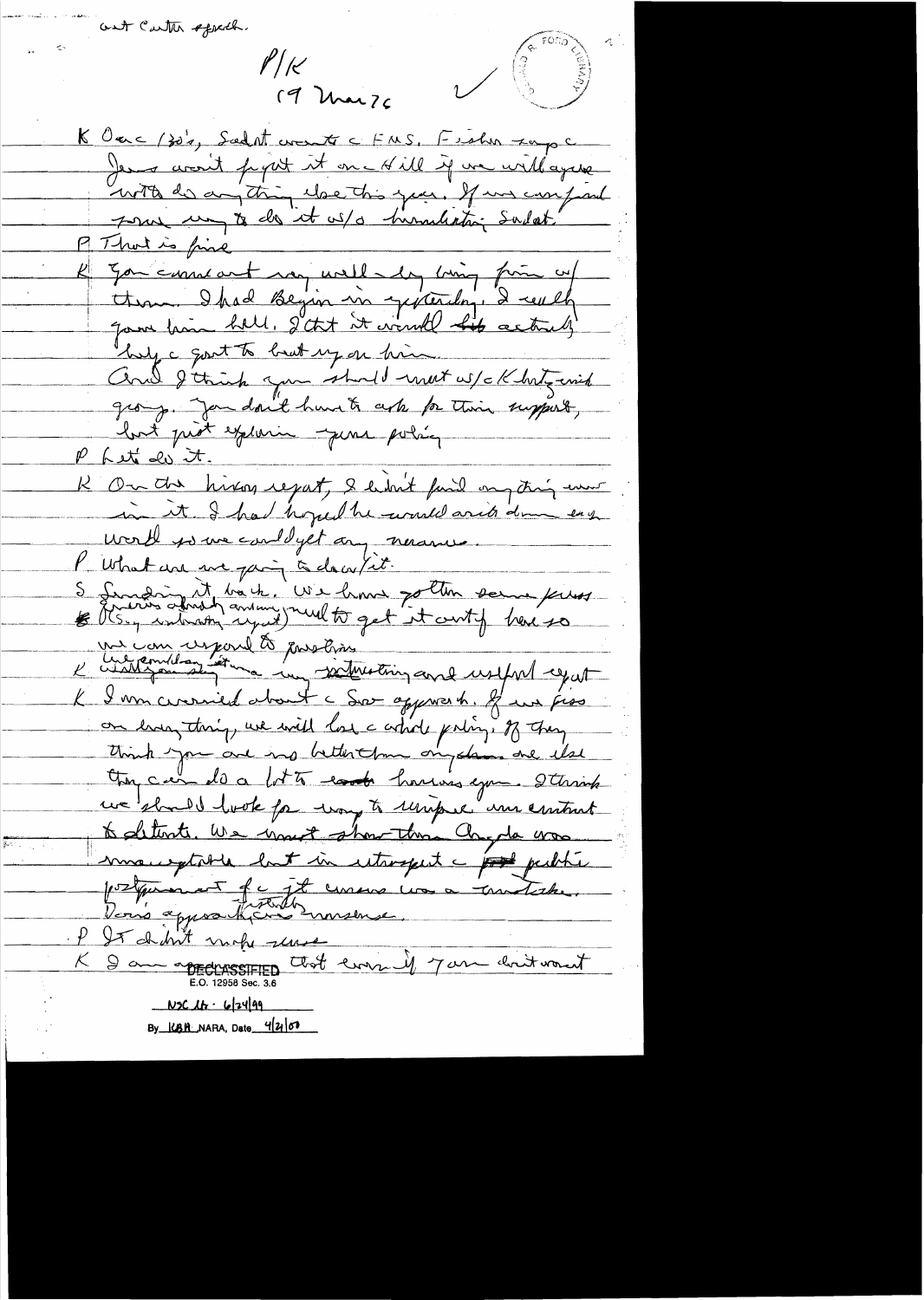an apren to the land want to her offs tothe" P drand le presse on ce que mont, uncere en 2 chain that a more watter to One way would be to inquire one last perpessel, or prite out sence of more attractive esprits of a San Janpord. On to put trycthe c'hat propositione com, based on one pour old options, city videntimes but ingressed to an proposed au com articulaire. What is one time, K & think in shorted do it lessindy. after a mity with wed, you could say you won't to think  $\mathbf{F}^{\dagger}$ about it some incre, there won't a week was Til often - Wesse puning maybe. Then get tten in a quisi instructives to ingered last offer & who & look at Option to again. I don't trink you can let a proves une fil tike hast time. I think you in When sloge erse larse in Jan lavit was partiain thousand agencier a for home in try à china of A.S. Crite. P So there are certainly in offering alternation le de systematique dates en latteste en point tour a mod on an intelligence. K I was eller give them 2. Our a es doutres papas I would be those use it has find you If we let a latent and devand just change P previl unait you write down the getting centre compared to 2 cm study the